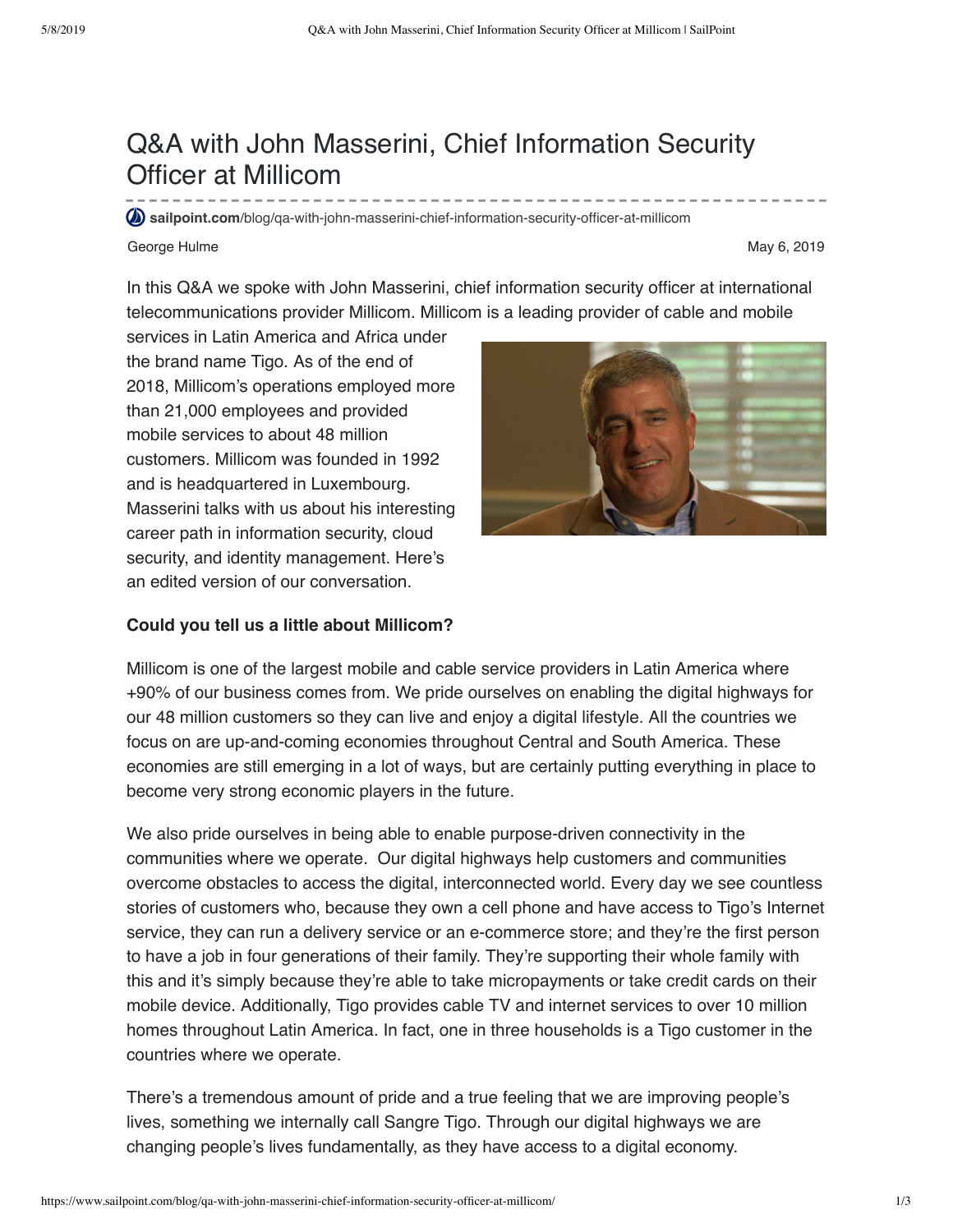And we do this in a responsible manner. This is where the Information Security team comes in. By building a culture of security among all of the employees and by facilitating a robust, scalable, and secure network infrastructure, we ensure that both our customers and our company are protected.

#### **How did you get started with your career in information security?**

Out of high school I took a job running nightly operations for a small bank in Princeton, New Jersey. I really enjoyed the programming and technology side of the industry, and honestly, security wasn't even a career path at that point. Eventually, I ended up at EDS, one of the largest service providers in the world back in the early '90's. As the application development manager, I ran a team of developers for a data center where we serviced about 35 financial institutions.

Because we ran the operations of dozens of financial institutions, we would have a different federal auditor come in every month as part of the routine inspection process. They wanted to understand our controls and how we protected the bank's information. I took the risk and control side of the responsibilities, and it worked out really well for us as we helped to get these banks through their audits.

Things changed for me when my boss was transferred to Charlotte, North Carolina. He called me and said they were working on building an internet stock trading platform and needed somebody to help them with security. He offered me that role.

The rest is basically history. I relocated to Charlotte and spent some time there. Years later, I spent time working with a couple of startups and consulting between Boston, D.C., and New York.

After about eight years, I took the opportunity to take a CISO role at Dow Jones and the Wall Street Journal. That was the first time I actually faced identity challenges. I spent six years there and learned everything I could about information security and business continuity. Once Dow Jones was bought by News Corp, I even owned compliance and audit, which was a little strange, but it worked. After Dow Jones I spent the next six years building an equity options exchange in Princeton, New Jersey.

At the exchange, I helped build the entire infrastructure from the ground up. I'm very proud of what we did there. We won several awards for the security program we built; and we were able to drive a lot of business to the exchange based upon our continually excellent audit reviews and security practices. But just very much like Dow Jones, it got to a point where it was very much on autopilot.

Then the opportunity presented itself to build another security program here, and I took it. That's what I'm doing now, building a global program and coordinating the local teams in each country. I'm developing a strategy and setting the tone for where we want to go as a company and helping all of the local country operations.